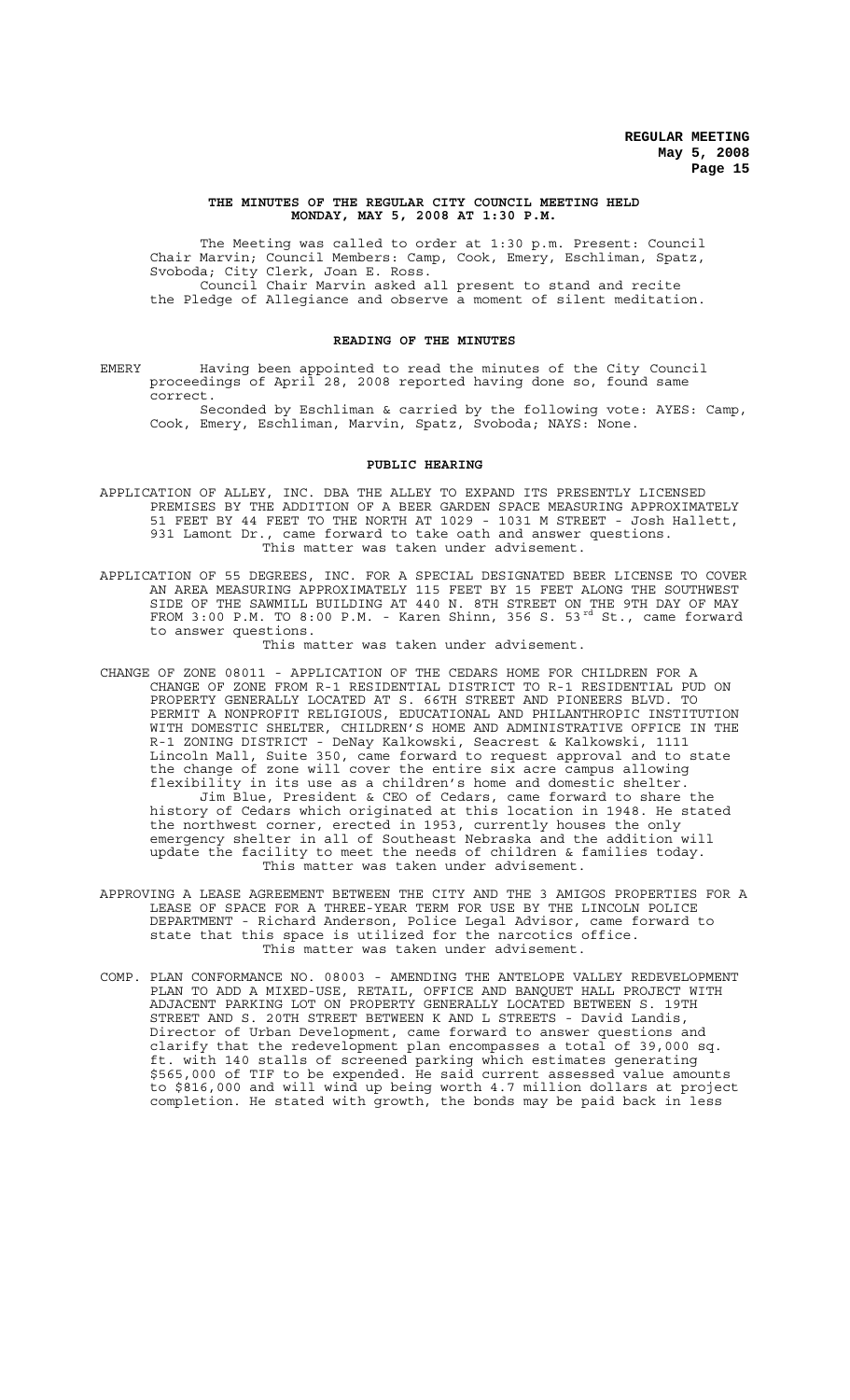> than 15 years. He clarified the use of the method of 20% hold back. Mr. Landis said there is an option to use developer purchase bonds which is a common statewide practice.

Council Chair Marvin clarified with Mr. Landis that the City of Lincoln's Law Department pursues a more flexible view of how we allow the use of TIF.<br>Hallie Salem,

Urban Development, came forward to clarify figures stating that the City will invest an estimated \$565,000, projecting that upon completion the project will produce an estimated \$78,000 annually. Richard Esquivel, 733 W. Cuming, came forward to comment on the

definition of a banquet hall and its distance from Lincoln High School. He expressed concern that tax dollars are being spent on improving one property which takes away dollars spent on other projects. Fred Hoppe, 1600 Stoney Hill Rd., developer, came forward to

define that this banquet hall is not a general forum for alcohol consumption but rather a facility for invitation only or a contracted public meeting. He stated the TIF structure and redevelopment agreement have not yet been negotiated so there is a lot of room for flexibility. He responded to Council Member Eschliman's question stating there would be no impact fees as the development is in Antelope Valley.

Richard Halvorsen, 6311 Inverness Rd., came forward to state that he does not agree with the use of TIF.

This matter was taken under advisement.

AMENDING THE FY 2007/08 TO 2012/13 SIX YEAR CAPITAL IMPROVEMENT PROGRAM (CIP) TO DESIGNATE FUNDING IN THE FIRST YEAR (2007/2008) OF THE CIP, IDENTIFY FUNDING SOURCES, ESTABLISH A PROJECT FOR THE WEST O HISTORIC HIGHWAY PROJECT, AND ESTABLISH APPROPRIATIONS FOR THAT PROJECT; APPROVING AN AGREEMENT FOR ENTERING INTO A CONTRACT BETWEEN THE CITY AND THE NEBRASKA DEPARTMENT OF ROADS FOR THE WEST O HISTORIC HIGHWAY PROJECT FOR IMPROVEMENTS LOCATED ON A FOUR-BLOCK SEGMENT OF WEST O STREET BETWEEN 3RD STREET AND THE SALT CREEK BRIDGE - David Landis, Director of Urban Development, came forward to clarify that a federal grant of \$380,000 has been secured to unify a streetscape look on West O. He stated the four elements necessary to secure this grant are as follows: 1) complete three to four blocks of streetscape on both sides of West O; 2) place an interpretive center identifying the history of transportation as the Denver/Lincoln/Detroit Highway including original paving; 3) provide protection for the historical marker; and 4) to connect the bike/walking trail. Mr. Landis said that the City must match federal funding at a rate of 5 to 1 or \$99,000 which would come from a TIF windfall from the Thunderstone project and \$20,000 from West O Business Association donations.

Richard Esquivel, 733 W. Cuming, came forward to ask clarification of the figures and the use of City money for a business project. Mr. Landis came forward responding that money is being spent in the public right-of-way which in turn provides an attractive entryway. This matter was taken under advisement.

AMENDING THE FY 2007/08 TO 2012/13 SIX YEAR CAPITAL IMPROVEMENT PROGRAM TO ESTABLISH THE BOOSALIS TRAIL PROJECT-PHASE I FOR A 10 FOOT WIDE CONCRETE TRAIL FROM 20TH TO 27TH STREET ALONG HIGHWAY 2 AND TO IDENTIFY THE FUNDING SOURCE FOR THAT PROJECT - Terry Genrich, Parks & Recreation Dept., came forward to state that the asphalt installed in 1983 has deteriorated, matching funds have been raised, and they plan to complete the project by the 2009 marathon date. He answered Council questions stating that in the long term, Phase II Trail Project donations are already in place.

This matter was taken under advisement.

APPROVING AN AGREEMENT BETWEEN THE CITY AND THE LINCOLN CHAMBER ECONOMIC DEVELOPMENT CORP. (LCEDC) FOR THE PROMOTION OF ECONOMIC DEVELOPMENT IN LINCOLN FOR A FOUR YEAR TERM COMMENCING SEPTEMBER 1, 2007 THROUGH AUGUST 31, 2011 - Wendy Birdsall, President, Lincoln Chamber of Commerce & Lincoln Partnership for Economic Development, came forward to express appreciation for the partnership and community commitment to create over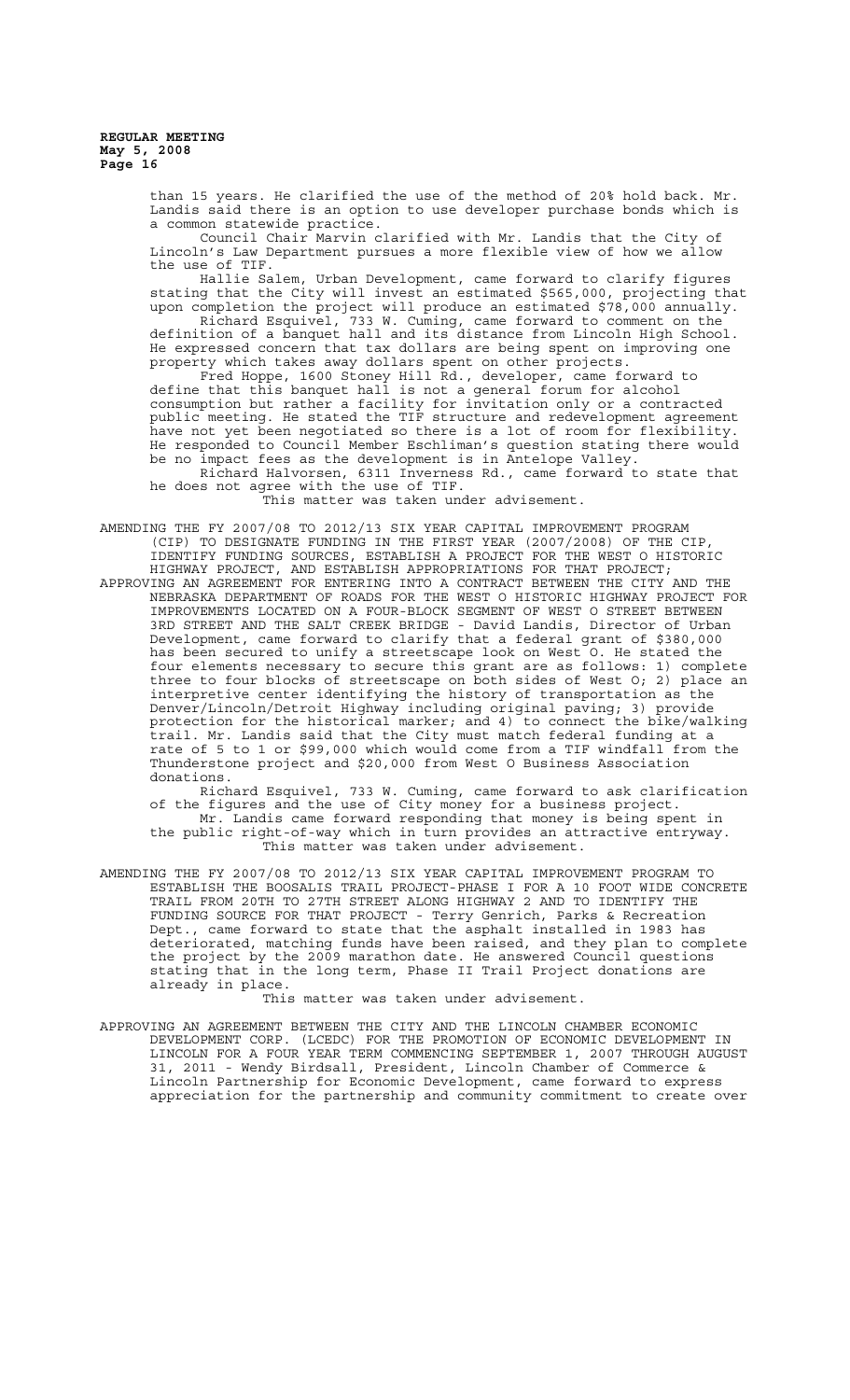8,000 new jobs in the past five years and over \$420 million into investment in Lincoln. To answer Council questions, Ms. Birdsall stated that progress is being made in improving public perception of starting or expanding businesses in Lincoln by talking with the Mayor's Office and working with the Planning Department to eliminate delays in the permitting process. She clarified the past contract ended in August 2007 and creating/negotiating the new contract was delayed due to the mayoral election. She shared that any delay in approval would jeopardize partnership funding.

Bruce Bohrer, Executive Vice President/General Counsel, Lincoln Chamber of Commerce, came forward in support of the agreement stating that economic growth helps pay for needed programs rather than reliance on tax increases.

John Hendry, City Attorney, came forward to clarify the termination clause in the contract.

Steve Hubka, Budget Officer, came forward to answer questions regarding payment to LPED.

This matter was taken under advisement.

#### **\*\* END OF PUBLIC HEARING \*\***

# **COUNCIL ACTION**

# **REPORTS OF CITY OFFICERS**

RESOLUTION LEVYING THE SPECIAL TAXES ASSESSED FOR THE COSTS OF THE IMPROVEMENTS IN THE NORTH 27TH STREET BUSINESS MAINTENANCE IMPROVEMENT DISTRICT AGAINST THE BENEFITTED PROPERTIES - CLERK read the following resolution, introduced by Robin Eschliman, who moved its adoption: A-84837 BE IT RESOLVED by the City Council of the City of Lincoln, Nebraska, that:

The special taxes assessed April 14, 2008, to pay the costs of the improvements in the North 27<sup>th</sup> Street Business Maintenance Improvement District are hereby levied and shall bear interest at 14% and that the period of time in which the assessments are to be paid shall be one (1) year.

Introduced by Robin Eschliman Seconded by Svoboda & carried by the following vote: AYES: Camp, Cook, Emery, Eschliman, Marvin, Spatz, Svoboda; NAYS: None.

RESOLUTION LEVYING THE SPECIAL TAXES ASSESSED FOR THE COSTS OF THE IMPROVEMENTS IN THE UNIVERSITY PLACE BUSINESS MAINTENANCE IMPROVEMENT DISTRICT AGAINST THE BENEFITTED PROPERTIES - CLERK read the following resolution, introduced by Robin Eschliman, who moved its adoption: A-84838 BE IT RESOLVED by the City Council of the City of Lincoln,

Nebraska, that: The special taxes assessed April 14, 2008, to pay the costs of the improvements in the University Place Business Maintenance Improvement District are hereby levied and shall bear interest at 14% and that the period of time in which the assessments are to be paid shall be one (1) year.

Introduced by Robin Eschliman Seconded by Svoboda & carried by the following vote: AYES: Camp, Cook, Emery, Eschliman, Marvin, Spatz, Svoboda; NAYS: None.

APPROVING THE DISTRIBUTION OF FUNDS REPRESENTING INTEREST EARNINGS ON SHORT-TERM INVESTMENTS OF IDLE FUNDS FOR THE MONTH ENDED MARCH 31, 2008 - CLERK read the following resolution, introduced by Robin Eschliman, who moved its adoption: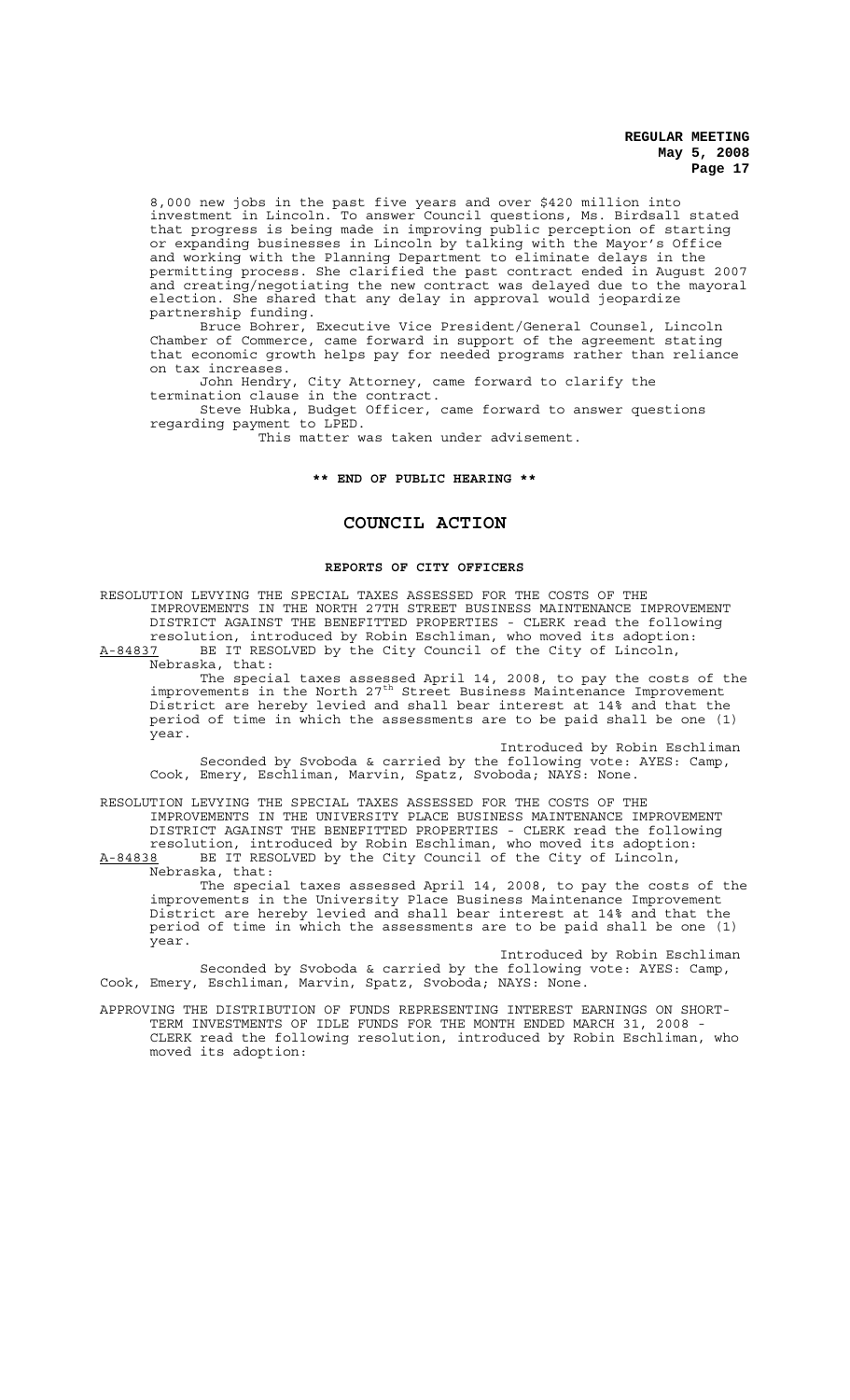A-84839 BE IT RESOLVED by the City Council of the City of Lincoln, Nebraska: That during the month ended March 31, 2008, \$720,686.39 was earned

from the investments of "IDLE FUNDS". The same is hereby distributed to the various funds on a pro-rata basis using the balance of each fund and allocating a portion of the interest on the ratio that such balance bears to the total of all fund balances.

Introduced by Robin Eschliman Seconded by Svoboda & carried by the following vote: AYES: Camp, Cook, Emery, Eschliman, Marvin, Spatz, Svoboda; NAYS: None.

CLERK'S LETTER AND MAYOR'S APPROVAL OF RESOLUTIONS AND ORDINANCES PASSED BY CITY COUNCIL ON APRIL 21, 2008 - CLERK presented said report which was placed on file in the Office of the City Clerk. **(27-1)**

#### **PETITIONS & COMMUNICATIONS**

- SETTING THE HEARING DATE OF MAY 19, 2008 AT 1:30 P.M. FOR THE APPLICATION OF SWIG, LLC DBA BILLY BROWNS FOR A CLASS I LIQUOR LICENSE LOCATED AT 1422 O STREET - CLERK read the following resolution, introduced by Robin Eschliman, who moved its adoption:
- A-84840 BE IT RESOLVED by the City Council, of the City of Lincoln, that a hearing date is hereby set for Monday, May 19, 2008, at 1:30 p.m. or as soon thereafter as possible in the City Council Chambers, County-City Building, 555 S. 10th St., Lincoln, NE, for the application of Swig LLC dba Billy Browns for a Class I liquor license located at 1422 O Street. If the Police Dept. is unable to complete the investigation by said time, a new hearing date will be set.

Introduced by Robin Eschliman Seconded by Svoboda & carried by the following vote: AYES: Camp, Cook, Emery, Eschliman, Marvin, Spatz, Svoboda; NAYS: None.

#### **LIQUOR RESOLUTIONS**

- APPLICATION OF BOX AWESOME LLC DBA BOX AWESOME TO EXPAND ITS PRESENTLY LICENSED PREMISES BY THE ADDITION OF A BASEMENT AREA MEASURING APPROXIMATELY 130 FEET BY 25 FEET AT 815 O STREET - CLERK read the following resolution, introduced by Jon Camp, who moved its adoption for approval:
- A-84841 BE IT RESOLVED by the City Council of the City of Lincoln, Nebraska:

That after hearing duly had as required by law, consideration of the facts of this application, the Nebraska Liquor Control Act, and the pertinent City ordinances, the City Council recommends that the application of Box Awesome LLC dba Box Awesome to expand its licensed premises by the addition of a basement area measuring approximately 130 feet by 25 feet in the presently licensed premises located at 815 O Street, Lincoln, Nebraska, be approved with the condition that the premise complies in every respect with all City and State regulations. BE IT FURTHER RESOLVED that the City Clerk is directed to transmit a copy of this resolution to the Nebraska Liquor Control Commission.

Introduced by Jon Camp Seconded by Svoboda & carried by the following vote: AYES: Camp, Cook, Emery, Eschliman, Marvin, Spatz, Svoboda; NAYS: None.

APPLICATION OF ALLEY, INC. DBA THE ALLEY TO EXPAND ITS PRESENTLY LICENSED PREMISES BY THE ADDITION OF A BEER GARDEN SPACE MEASURING APPROXIMATELY 51 FEET BY 44 FEET TO THE NORTH AT 1029 - 1031 M STREET - CLERK read the following resolution, introduced by Jon Camp, who moved its adoption for  $approwal:$ <br> $A-84842$  BE

BE IT RESOLVED by the City Council of the City of Lincoln, Nebraska: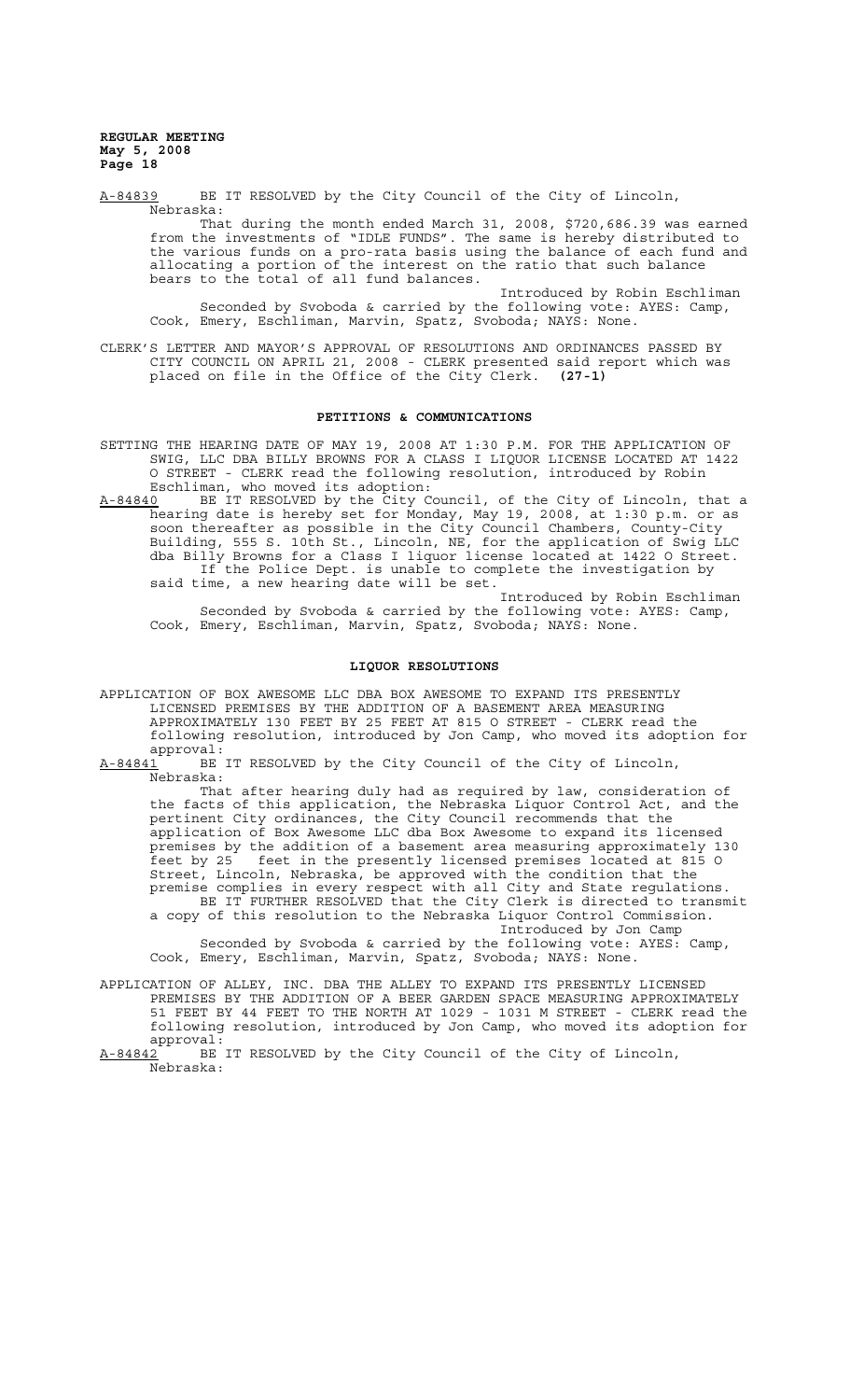That after hearing duly had as required by law, consideration of the facts of this application, the Nebraska Liquor Control Act, and the pertinent City ordinances, the City Council recommends that the application of Alley, Inc. dba The Alley to expand its licensed premises by the addition of a beer garden area measuring approximately 51 feet by 44 feet to the north of the presently licensed premises located at 1029 - 1031 M Street, Lincoln, Nebraska, be approved with the condition that the premise complies in every respect with all City and State regulations.

BE IT FURTHER RESOLVED that the City Clerk is directed to transmit a copy of this resolution to the Nebraska Liquor Control Commission. Introduced by Jon Camp

Seconded by Svoboda & carried by the following vote: AYES: Camp, Cook, Emery, Eschliman, Marvin, Spatz, Svoboda; NAYS: None.

APPLICATION OF 55 DEGREES, INC. FOR A SPECIAL DESIGNATED BEER LICENSE TO COVER AN AREA MEASURING APPROXIMATELY 115 FEET BY 15 FEET ALONG THE SOUTHWEST SIDE OF THE SAWMILL BUILDING AT 440 N. 8TH STREET ON THE 9TH DAY OF MAY FROM 3:00 P.M. TO 8:00 P.M. - CLERK read the following resolution, introduced by Jon Camp, who moved its adoption for approval:<br>A-84843 BE IT RESOLVED by the City Council of the City of Linc

BE IT RESOLVED by the City Council of the City of Lincoln, Nebraska:

That after hearing duly had as required by law, consideration of the facts of this application, the Nebraska Liquor Control Act, and the pertinent City ordinances, the City Council recommends that the application of 55 Degrees, Inc. dba Bread & Cup for a Special Designated License to cover an area measuring approximately 115 feet by 15 feet along the southwest side of the Sawmill Building at 440 N. 8th Street, Lincoln, Nebraska, on the 9th day of May, between the hours of 3:00 p.m. and 8:00 p.m., be approved with the condition that the premise complies in every respect with all City and State regulations and with the following requirements:

- 1. Identification to be checked, wristbands required on all parties wishing to consume alcohol.
- 2. Adequate security shall be provided for the event.
- 3. The area requested for the permit shall be separated from the public by a fence or other means.
- 4. Responsible alcohol service practices shall be followed. Introduced by Jon Camp

Seconded by Svoboda & carried by the following vote: AYES: Camp, Cook, Emery, Eschliman, Marvin, Spatz, Svoboda; NAYS: None.

# **ORDINANCES - 2ND READING & RELATED RESOLUTIONS (as required)**

- APPROVING A LEASE AGREEMENT BETWEEN THE CITY AND SCOTT & CINDY JENSEN FOR THE LEASE OF OFFICE SPACE BY THE LINCOLN AREA AGENCY ON AGING FOR ITS LINCOLN INFORMATION FOR THE ELDERLY (LIFE) PROGRAM AT 320 N. STATE STREET, OSCEOLA, NEBRASKA - CLERK read an ordinance, introduced by Doug Emery, accepting and approving a Lease Agreement between the City of Lincoln and Scott & Cindy Jensen for the lease of office space by the Lincoln Area Agency on Aging for its Lincoln Information For the Elderly (LIFE) Program located at 320 N. State Street, Osceola, NE 68651, for a 12-month term from June 1, 2008 through May 31, 2009, the second time.
- CHANGE OF ZONE 08011 APPLICATION OF THE CEDARS HOME FOR CHILDREN FOR A CHANGE OF ZONE FROM R-1 RESIDENTIAL DISTRICT TO R-1 RESIDENTIAL PUD ON PROPERTY GENERALLY LOCATED AT S. 66TH STREET AND PIONEERS BLVD. TO PERMIT A NONPROFIT RELIGIOUS, EDUCATIONAL AND PHILANTHROPIC INSTITUTION WITH DOMESTIC SHELTER, CHILDREN'S HOME AND ADMINISTRATIVE OFFICE IN THE R-1 ZONING DISTRICT - CLERK read an ordinance, introduced by Doug Emery, amending the Lincoln Zoning District Maps attached to and made a part of Title 27 of the Lincoln Municipal Code, as provided by Section 27.05.020 of the Lincoln Municipal Code, by changing the boundaries of the districts established and shown thereon, the second time.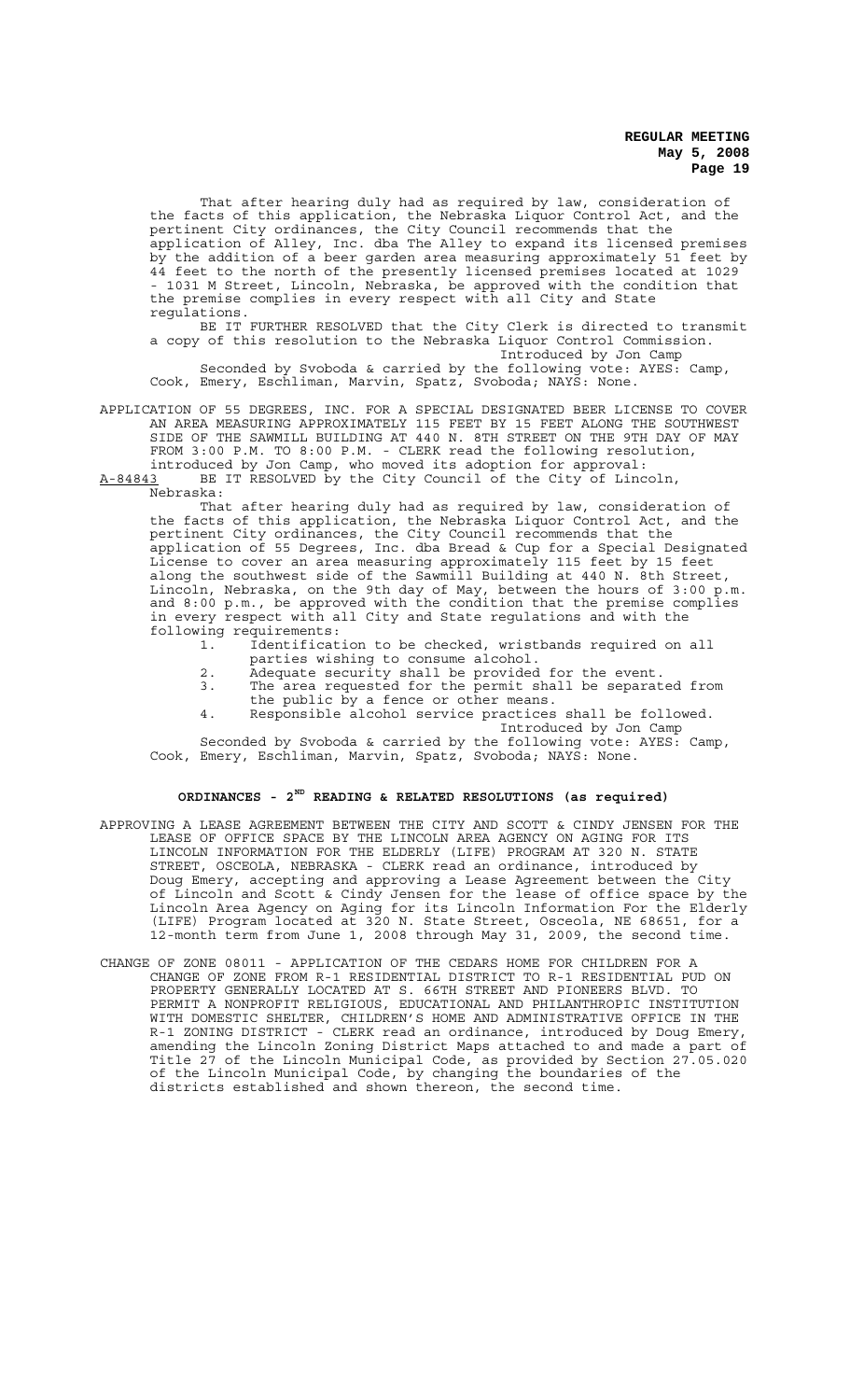APPROVING A LEASE AGREEMENT BETWEEN THE CITY AND THE 3 AMIGOS PROPERTIES FOR A LEASE OF SPACE FOR A THREE-YEAR TERM FOR USE BY THE LINCOLN POLICE DEPARTMENT - CLERK read an ordinance, introduced by Doug Emery, accepting and approving the  $1^{st}$  Lease Addendum to the previously approved Lease Agreement between The 3 Amigos Properties, LLC and the City of Lincoln for a lease of space for an additional term of November 1, 2008 through October 31, 2011, for use by the Lincoln Police Department, the second time.

### **PUBLIC HEARING RESOLUTIONS**

- COMP. PLAN CONFORMANCE NO. 08003 AMENDING THE ANTELOPE VALLEY REDEVELOPMENT PLAN TO ADD A MIXED-USE, RETAIL, OFFICE AND BANQUET HALL PROJECT WITH ADJACENT PARKING LOT ON PROPERTY GENERALLY LOCATED BETWEEN S. 19TH STREET AND S. 20TH STREET BETWEEN K AND L STREETS - CLERK read the following resolution, introduced by Doug Emery, who moved its adoption:
- A-84844 WHEREAS, the City Council on July 21, 2003, adopted Resolution No. A-82222 finding an area generally bounded by C Street on the south, 17th Street on the west, the Burlington Northern Railroad on the north, and 28th Street on the east (comprising parts of the Near South, Woods Park, Malone, Clinton, Hawley, Hartley, and Downtown neighborhoods), and an area generally bounded by the Burlington Railroad on the south, Interstate 180 on the west, Salt Creek on the north, and 14th Street on the east (comprising the North Bottoms neighborhood) to be blighted and substandard as defined in the Nebraska Community Development Law (Neb. Rev. Stat. § 18-2101, et seq. as amended) and in need of redevelopment; and

WHEREAS, the City Council on November 29, 2004, adopted Resolution No. A-83093, the Antelope Valley Redevelopment Plan (hereinafter the "Plan") including plans, projects, and concepts for various redevelopment activities within said area in accordance with the requirements and procedures of the Nebraska Community Development Law; and now desires to add a mixed use, retail, office and banquet hall project with adjacent parking lot, known as the "Antelope Valley Parkway-WJS Redevelopment Project", on property generally located between S. 19th Street and S. 20th Street and between K Street and L Street; and

WHEREAS, the Director of the Urban Development Department has filed with the City Clerk the Antelope Valley Redevelopment Plan Amendment #3 ("Antelope Valley Parkway-WJS Redevelopment Project) hereinafter "Amendment #3" to amend the Plan to provide for the project within said blighted and substandard area, which is attached hereto, marked as Exhibit "A", and made a part hereof by reference, and has reviewed said Amendment and has found that the Amendment meets the conditions set forth in Neb. Rev. Stat. § 18-2113; and

WHEREAS, on March 28, 2008 notice of public hearing was mailed, postage prepaid, to the president or chairperson of the governing body of each county, school district, community college, educational service unit, and natural resource district in which the real property subject to such plan is located and whose property tax receipts would be directly affected and to all registered neighborhood associations located in whole or in part within one mile radius of the area to be redeveloped setting forth the time, date, place, and purpose, of the public hearing to be held on April 9, 2008 before the Lincoln City - Lancaster County Planning Commission regarding the Amendment, a copy of said notice and list of said registered neighborhood associations having been attached hereto as Exhibit "B" and "C" respectively; and

WHEREAS, said proposed Amendment to the Plan has been submitted to the Lincoln City - Lancaster County Planning Commission for review and recommendation, and said Planning Commission on April 9, 2008 found said request to be in conformance with the Comprehensive Plan and recommended approval thereof; and

WHEREAS, on April 16, 2008 a notice of public hearing was mailed, postage prepaid, to the foregoing governing bodies and registered neighborhood associations setting forth the time, date, place, and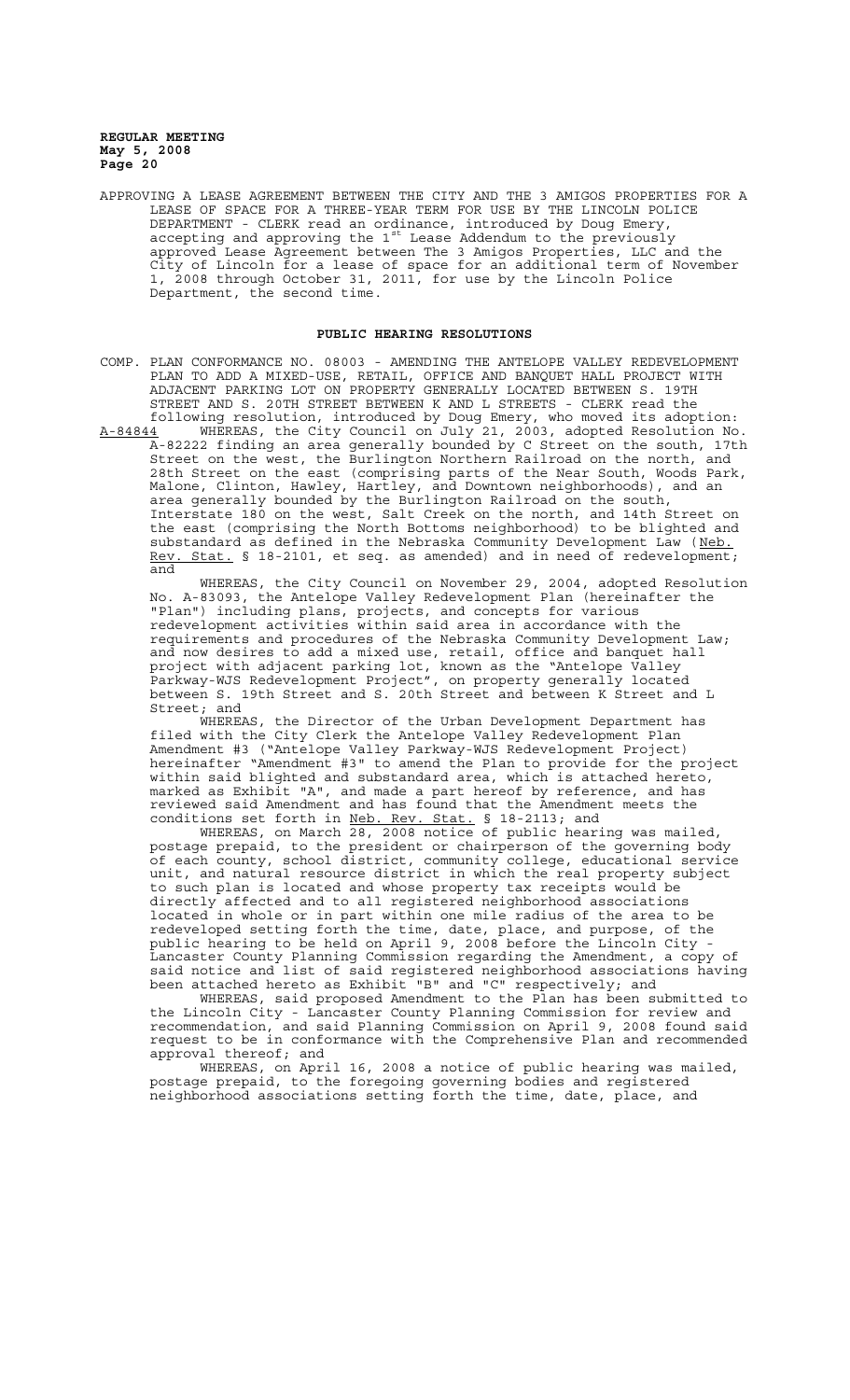purpose of the public hearing before the City Council to be held on May 5, 2008 regarding the proposed Amendment, a copy of said notice having been attached hereto as Exhibit "D"; and

WHEREAS, on April 18, 2008 and April 25, 2008, a notice of public hearing was published in the Lincoln Journal Star newspaper, setting forth the time, date, place, and purpose of the public hearing to be held on May 5, 2008 regarding the proposed Amendment to the Plan for said blighted and substandard area, a copy of such notice having been attached hereto and marked as Exhibit "E"; and

WHEREAS, on May 5, 2008 in the City Council Chambers of the County City Building, 555 South 10th Street, Lincoln, Nebraska, the City Council held a public hearing relating to the proposed Amendment and all interested parties were afforded at such public hearing a reasonable opportunity to express their views respecting said proposed Amendment; and

WHEREAS, the City Council has duly considered all statements made and materials submitted relating to said proposed plans. NOW, THEREFORE, IT IS FOUND AND DETERMINED by the City Council of

the City of Lincoln, Nebraska as follows: 1. That Amendment #3 to add a mixed use, retail, office and banquet hall project with adjacent parking lot is described in sufficient detail and is designed with the general purpose of accomplishing a coordinated, adjusted, and harmonious development of the City which will promote general health, safety, and welfare, sound design and arrangement, the wise and efficient expenditure of public funds, and the prevention of the reoccurrence of unsanitary or unsafe dwelling accommodations or conditions of blight.

2. That Amendment #3 is feasible and in conformity with the general plan for the development of the City of Lincoln as a whole and said Amendment #3 is in conformity with the legislative declarations, and the determinations set forth in the Community Development Law.

3. That the acquisition by the City of real property as set forth in Amendment #3 is necessary for implementation of Amendment #3 and is consistent with the Plan and the public purposes under the provisions of the Community Development Law.

4. That the project in Amendment #3 would not be economically feasible without the use of tax-increment financing.

5. That said project would not occur in the Redevelopment Area without the use of tax-increment financing.

BE IT RESOLVED by the City Council of the City of Lincoln, Nebraska:

That, pursuant to the provisions of the Nebraska Community Development Law and in light of the foregoing findings and determinations, Amendment #3 attached hereto as Exhibit "A" is hereby accepted and approved by the City Council as the governing body for the City of Lincoln.

BE IT FURTHER RESOLVED that the Urban Development Director or the Director's authorized representative is hereby authorized and directed to take all steps necessary to implement the provisions of said Amendment.

BE IT STILL FURTHER RESOLVED that the Urban Development Director, or the Director's authorized representative, is hereby authorized and directed to contact the owners and tenants of those properties listed herein for the purpose of negotiation of contracts or options for the acquisition of all interests in said real estate in accordance with the land acquisition procedures of the City of Lincoln; and to take all steps necessary for the acquisition of said property by purchase, if possible.

BE IT STILL FURTHER RESOLVED that the Finance Director is hereby authorized and directed to cause to be drafted and submitted to the City Council any appropriate ordinances and documents for the authorization to provide necessary funds, including Community Improvement Financing in accordance with the provisions of the Community Development Law, to finance the related necessary and appropriate public acquisitions, improvements, and activities set forth in said Amendment #3 and the Plan.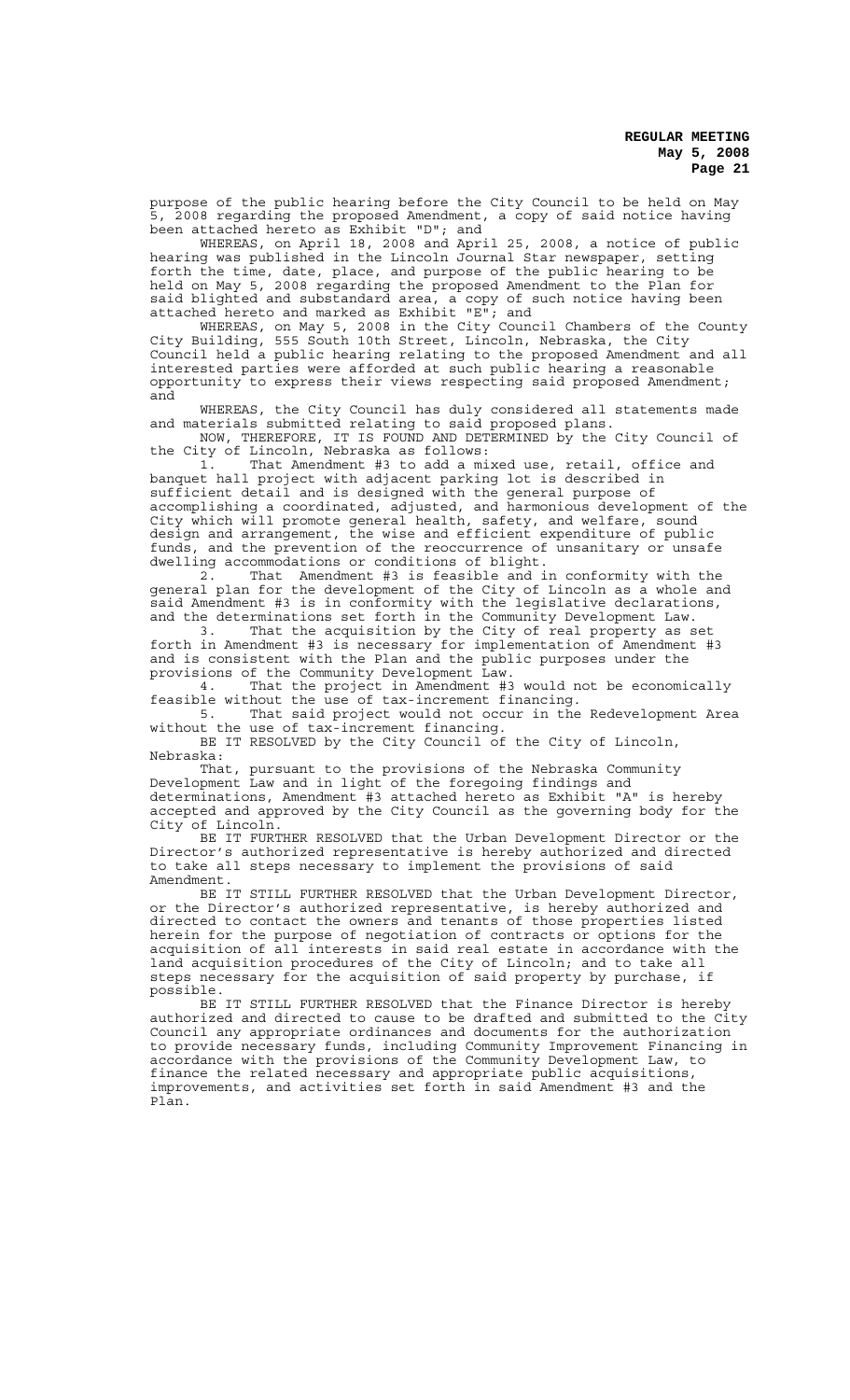> BE IT STILL FURTHER RESOLVED that it is intended that this resolution and the modifications adopted herein are supplemental to the findings, approvals, and authorizations as set forth in Resolution No. A-82222, Resolution No. A-83093, Resolution No. A-83223, Resolution No. A-84477 and Resolution No. A-84631.

Introduced by Doug Emery Seconded by Svoboda & carried by the following vote: AYES: Camp, Cook, Emery, Eschliman, Marvin, Spatz, Svoboda; NAYS: None.

APPROVING A RESOLUTION AUTHORIZING THE MAYOR TO EXECUTE AND FILE APPLICATIONS ON BEHALF OF THE CITY OF LINCOLN WITH THE FEDERAL TRANSIT ADMINISTRATION FOR FEDERAL TRANSPORTATION ASSISTANCE - CLERK read the following resolution, introduced by Doug Emery, who moved its adoption:

A-84845 A Resolution authorizing the filing of applications with the Federal Transit Administration, an operating administration of the United States Department of Transportation, for Federal transportation assistance authorized by 49 U.S.C chapter 53, title 23 United States Code and other Federal statutes administered by the Federal Transit Administration.

WHEREAS, the Federal Transportation Administrator has been delegated authority to award Federal financial assistance for a transportation project;

WHEREAS, the grant or cooperative agreement for Federal Financial assistance will impose certain obligations upon the Applicant, and may require the Applicant to provide the local share of the project cost;

WHEREAS, the Applicant has or will provide all annual certifications and assurances to the Federal Transit Administration required for the project.

NOW, THEREFORE, BE IT RESOLVED by the City Council of the City of Lincoln, Nebraska:

1. The Mayor of the City of Lincoln, Nebraska or his designee is authorized to execute and file application for Federal assistance on behalf of the City of Lincoln, Nebraska with the Federal Transit Administration for Federal Assistance authorized by 49.U.S.C. chapter 53, Title 23, United States Code, or other Federal statutes authorizing a project administered by the Federal Transit Administration.

2. That pursuant to 49 U.S.C. 5307(a)(2) for Urban Formula Program, 49 U.S.C. 5316(a)(3) for the Job Access Reverse Commute Program ("JARC"), and 49 U.S.C. 5317(a)(1) for the New Freedom Program, the Governor of Nebraska has designated the City of Lincoln, Nebraska, as the Designated Recipient of the Lincoln, Nebraska urbanized area.

3. The Mayor of the City of Lincoln or his designee is authorized to execute and file with its application the annual certification and assurances and other document the Federal Transportation Administration requires before awarding a Federal assistance grant or cooperative agreement.

4. The Mayor of the City of Lincoln or his designee is authorized to execute grant and cooperative agreements with the Federal Transit Administration on behalf of City of Lincoln, Nebraska.

Introduced by Doug Emery Seconded by Svoboda & carried by the following vote: AYES: Camp, Cook, Emery, Eschliman, Marvin, Spatz, Svoboda; NAYS: None.

- AMENDING THE FY 2007/08 TO 2012/13 SIX YEAR CAPITAL IMPROVEMENT PROGRAM (CIP) TO DESIGNATE FUNDING IN THE FIRST YEAR (2007/2008) OF THE CIP, IDENTIFY FUNDING SOURCES, ESTABLISH A PROJECT FOR THE WEST O HISTORIC HIGHWAY PROJECT, AND ESTABLISH APPROPRIATIONS FOR THAT PROJECT. (RELATED ITEMS: 08R-99, 08R-100) - CLERK read the following resolution, introduced by Doug Emery, who moved its adoption:
- A-84846 WHEREAS, Resolution No. A-84483, adopted by the City Council of Lincoln, Nebraska on August 20, 2007, adopted the fiscal year 2007-2008 annual budget for the City of Lincoln and further adopted the Capital Improvement Program attached to Resolution No. A-84483 as Schedule No. 5; and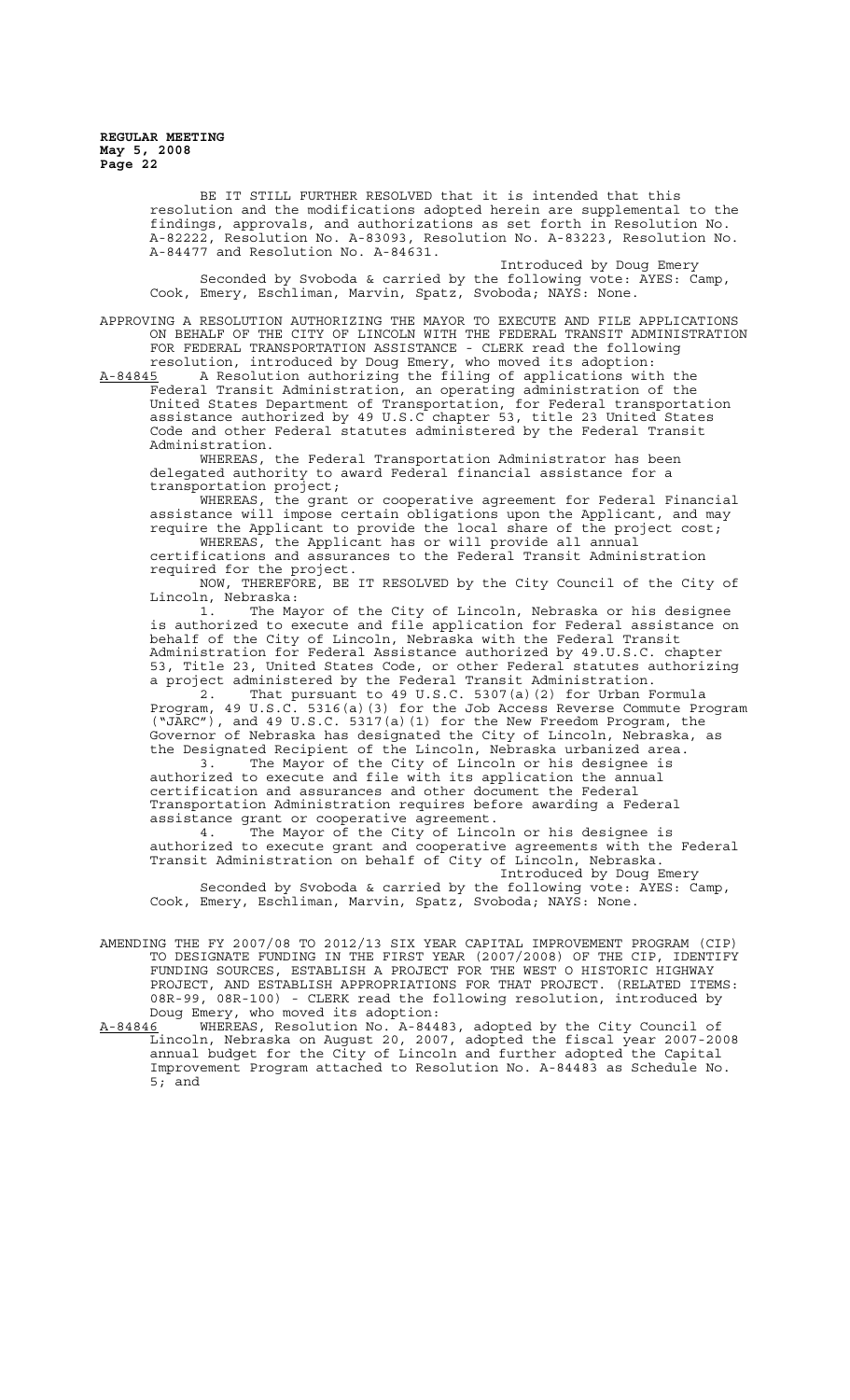WHEREAS, Resolution No. A-84483 appropriated all money received or to be received from the County of Lancaster, the State of Nebraska, or the United States, as well as from any grants, donations, or contributions received for public purposes and the interest thereon

notwithstanding any sum limitation set forth in the annual budget; and WHEREAS, the City of Lincoln has adopted the West "O" Historic Highway Project as an approved project within the West "O" Street Redevelopment Plan; and

WHEREAS, a capital improvement project for the West "O" Historic Highway Project was not included within Schedule No. 5 of the Annual Budget as a capital improvement project to be funded in fiscal year 2007-2008; and

WHEREAS, the City desires to amend Project 071300000389, West "O" Redevelopment Plan, in the first year (2007-2008) of the Fiscal Year 2007/2008 – 2012/2013 Six Year Capital Improvement Program (CIP) to establish a project for the West "O" Historic Highway Project, and establish appropriations for that project; and

WHEREAS, Article IX-B Section 7 of the Lincoln City Charter states that, "The [city] council shall not appropriate any money in any budget for any capital improvements project unless and until the conformity or non-conformity of the project has been reported on by the Planning Department by special report or in connection with the Capital Improvements Programming process." The Charter definition of "Planning Department" includes the Planning Commission; and

WHEREAS, the Lincoln City-Lancaster County Planning Commission has reviewed the West "O" Street Historic Project for conformity or nonconformity with the Comprehensive Plan as a capital improvement project as part of the review of the West "O" Street Redevelopment Plan approved by Resolution No. A-83550; and

WHEREAS, the Planning Commission found the proposed West "O" Historic Highway Project to be in conformity with the Comprehensive Plan.

NOW, THEREFORE, BE IT RESOLVED by the City Council of the City of Lincoln, Nebraska:

That the implementation of the West "O" Historic Highway Project to construct an historic highway interpretative plaza, streetscape improvements to West "O" Street, and a Salt Creek Levee Connector Trail, is hereby established as a capital improvement project within the Capital Improvement Program.

BE IT FURTHER RESOLVED that the Capital Improvement Program on Schedule 5 of Resolution No. A-84483 be amended by adding the West "O" Historic Highway Project to the Urban Development Department's list of capital of improvement projects on Schedule 5 under Project 071300000389 - West "O" Redevelopment Plan.

BE IT FURTHER RESOLVED that the City Council hereby appropriates and directs the Finance Director to make the necessary adjustments to the annual budget in the amount of \$630,000 to designate \$380,036 from Federal Funding (Transportation Enhancement Funds), \$99,964 from Tax Increment Financing, \$20,000 from Private Funding (donations), and \$130,000 from Advance Acquisition (AQ) for this West "O" Historic Highway Project.

Introduced by Doug Emery Seconded by Svoboda & carried by the following vote: AYES: Camp, Cook, Emery, Eschliman, Marvin, Spatz, Svoboda; NAYS: None.

APPROVING AN AGREEMENT FOR ENTERING INTO A CONTRACT BETWEEN THE CITY AND THE NEBRASKA DEPARTMENT OF ROADS FOR THE WEST O HISTORIC HIGHWAY PROJECT FOR IMPROVEMENTS LOCATED ON A FOUR-BLOCK SEGMENT OF WEST O STREET BETWEEN 3RD STREET AND THE SALT CREEK BRIDGE (RELATED ITEMS: 08R-99, 08R-100) - CLERK read the following resolution, introduced by Doug Emery, who moved

its adoption:<br>A-84847 BE IT R BE IT RESOLVED by the City Council of the City of Lincoln, Nebraska:

That the attached Agreement between the City of Lincoln and the State of Nebraska Department of Roads for Project No. ENH-5266(2), State CN-12946, for federal funds for the Lincoln West "O" Historic Highway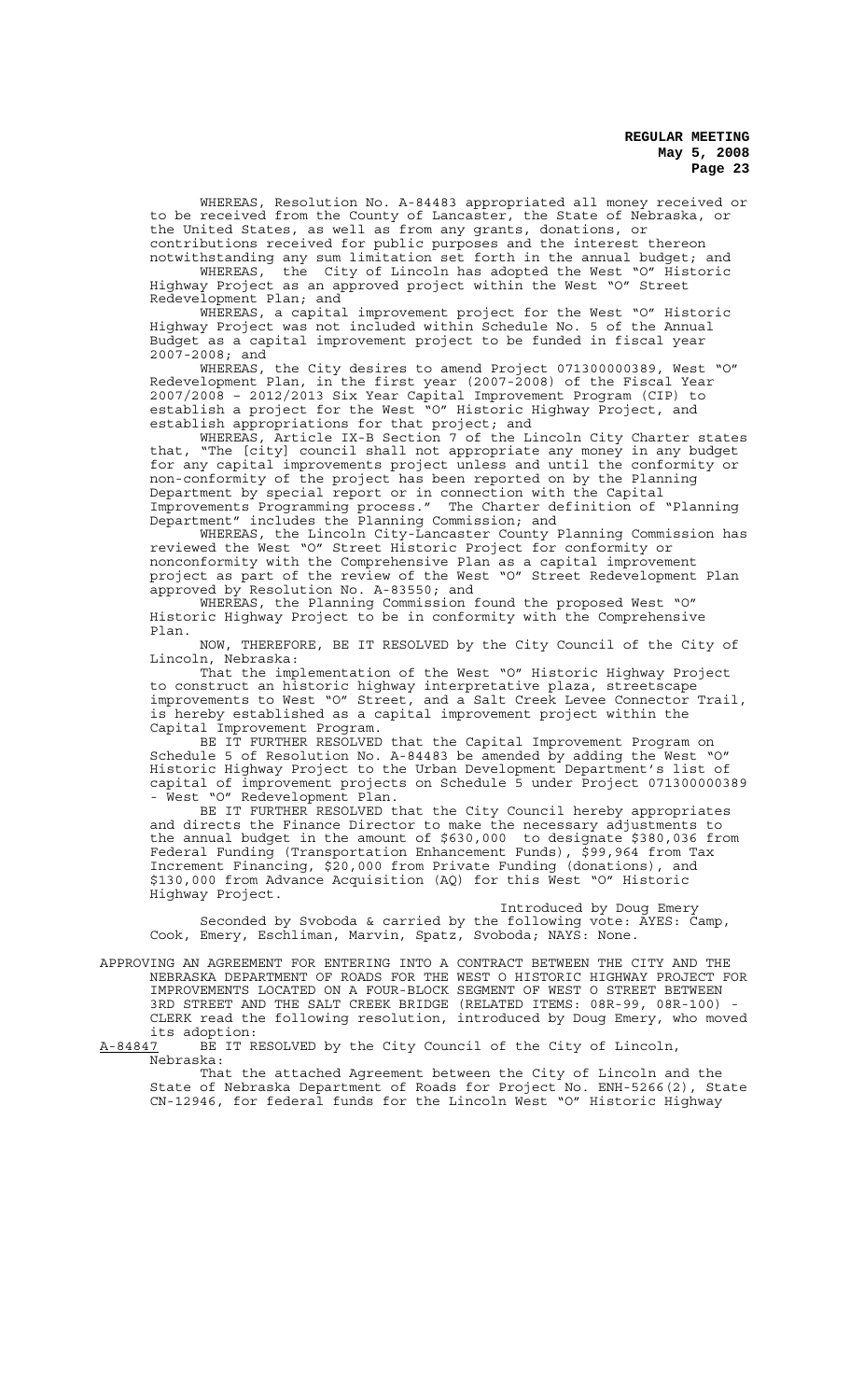Project, in accordance with the terms and conditions contained in said Agreement, is hereby approved and the Mayor is authorized to execute the same on behalf of the City of Lincoln.

The City Clerk is directed to return the executed copies of the Agreement to the Urban Development Department, for transmittal and execution by the State Department of Roads.

Introduced by Doug Emery Seconded by Svoboda & carried by the following vote: AYES: Camp, Cook, Emery, Eschliman, Marvin, Spatz, Svoboda; NAYS: None.

AMENDING THE FY 2007/08 TO 2012/13 SIX YEAR CAPITAL IMPROVEMENT PROGRAM TO ESTABLISH THE BOOSALIS TRAIL PROJECT-PHASE I FOR A 10 FOOT WIDE CONCRETE TRAIL FROM 20TH TO 27TH STREET ALONG HIGHWAY 2 AND TO IDENTIFY THE FUNDING SOURCE FOR THAT PROJECT - CLERK read the following resolution, introduced by Doug Emery, who moved its adoption:

A-84848 WHEREAS, Resolution No. A-84483, adopted by the City Council of Lincoln, Nebraska on August 20, 2007, adopted the fiscal year 2007-2008 annual budget for the City of Lincoln and further adopted the Capital Improvement Program attached to Resolution No. A-84483 as Schedule No. 5; and

WHEREAS, Resolution No. A-84483 appropriated all money received or to be received from the County of Lancaster, the State of Nebraska, or the United States, as well as from any grants, donations, or contributions received for public purposes and the interest thereon

notwithstanding any sum limitation set forth in the annual budget; and WHEREAS, the City of Lincoln has received a Recreational Trails Program grant and donations from the Great Plains Trails Network for the Boosalis Trail Project - Phase I; and

WHEREAS, a capital improvement project for the Boosalis Trail Project - Phase I was not included within Schedule No. 5 of the Annual Budget as a capital improvement project to be funded in fiscal year 2007-2008; and

WHEREAS, the City desires to amend the first year of the Fiscal Year 2007/2008 – 2012/2013 Six Year Capital Improvement Program (CIP) to establish a project for the Boosalis Trail Project - Phase I, and establish appropriations for that project; and

WHEREAS, Article IX-B Section 7 of the Lincoln City Charter states that, "The [city] council shall not appropriate any money in any budget for any capital improvements project unless and until the conformity or non-conformity of the project has been reported on by the Planning Department by special report or in connection with the Capital Improvements Programming process." The Charter definition of "Planning Department" includes the Planning Commission; and

WHEREAS, on April 9, 2008 the Lincoln City-Lancaster County Planning Commission reviewed the Boosalis Trail Project - Phase I for conformity or nonconformity with the Comprehensive Plan as a capital improvement project and found the proposed Boosalis Trail Project - Phase I to be in conformity with the Comprehensive Plan.

NOW, THEREFORE, BE IT RESOLVED by the City Council of the City of Lincoln, Nebraska:

That the implementation of the Boosalis Trail Project - Phase I to replace the existing 8-foot wide asphalt trail with a 10-foot wide concrete trail from 20th to 27th Streets along Highway 2, is hereby established as a capital improvement project within the Capital Improvement Program.

BE IT FURTHER RESOLVED that the Capital Improvement Program on Schedule 5 of Resolution No. A-84483 be amended by adding the Boosalis Trail Project - Phase I to the Parks and Recreation Department's list capital of improvement projects on Schedule 5.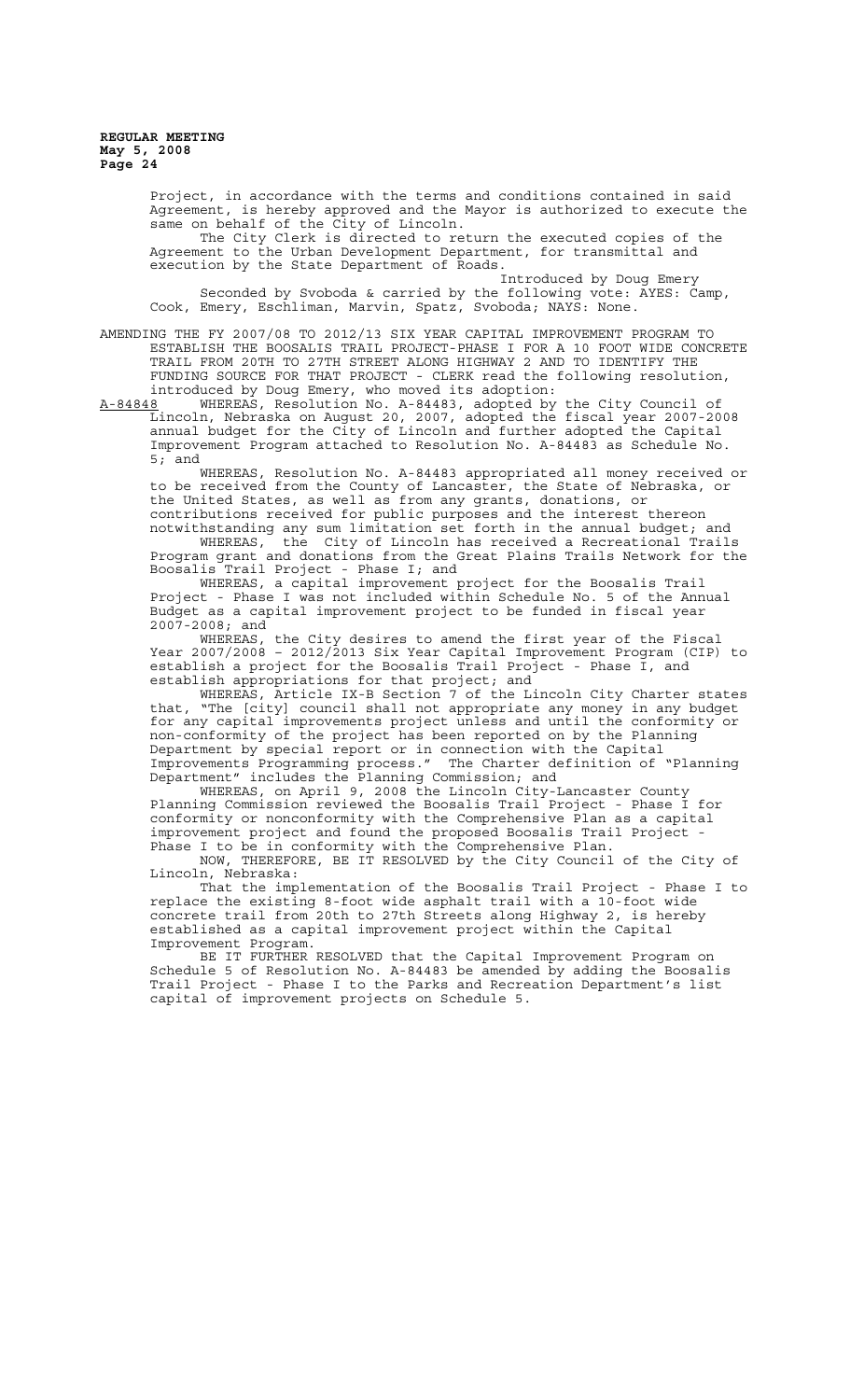BE IT FURTHER RESOLVED that the City Council hereby appropriates and directs the Finance Director to make the necessary adjustments to the annual budget to designate \$129,100 from Private Funding (grants) and \$25,000 from Private Funding (donations) for this Boosalis Trail Project - Phase I.

Introduced by Doug Emery Seconded by Svoboda & carried by the following vote: AYES: Camp, Cook, Emery, Eschliman, Marvin, Spatz, Svoboda; NAYS: None.

APPROVING AN AGREEMENT BETWEEN THE CITY AND THE LINCOLN CHAMBER ECONOMIC DEVELOPMENT CORP. (LCEDC) FOR THE PROMOTION OF ECONOMIC DEVELOPMENT IN LINCOLN FOR A FOUR YEAR TERM COMMENCING SEPTEMBER 1, 2007 THROUGH AUGUST 31, 2011 - CLERK read the following resolution, introduced by Doug Emery, who moved its adoption:

A-84849 BE IT RESOLVED by the City Council of the City of Lincoln, Nebraska:

That the Economic Development Agreement between the City of Lincoln and the Lincoln Chamber Economic Development Corporation (LCEDC) for the promotion of economic development in Lincoln, a copy of which is attached hereto, marked as Attachment "A" and made a part hereof by reference, is hereby approved and the Mayor is authorized to execute said Agreement on behalf of the City.

The City Clerk is directed to return one fully executed copy of said Agreement to the Lincoln Chamber Economic Development Corporation. Introduced by Doug Emery Seconded by Svoboda & carried by the following vote: AYES: Camp, Cook, Emery, Eschliman, Marvin, Spatz, Svoboda; NAYS: None.

#### **ORDINANCE - 1ST READING & RELATED RESOLUTIONS (AS REQUIRED)**

- APPROVING THE PLATTE RIVER WELL FIELD FARM LEASE BETWEEN THE CITY (OWNER) AND DENNIS M. THOMAS (TENANT) FOR THE LEASE OF APPROXIMATELY 240 ACRES AROUND THE CITY OF LINCOLN ASHLAND WELLHEAD WATER OPERATIONS IN ASHLAND, NEBRASKA FOR A ONE-YEAR TERM FROM JUNE 1, 2008 THROUGH MAY 31, 2009 CLERK read an ordinance, introduced by Robin Eschliman, accepting and approving the Platte River Well Field Farm Lease Between the City of Lincoln and Dennis M. Thomas for a lease of approximately 240 acres of property generally located around the City of Lincoln Ashland Wellhead Water Operations in Ashland, Nebraska for farming operations, the first time.
- COMP. PLAN CONFORMITY 08005 DECLARING APPROXIMATELY 19.37 ACRES OF PROPERTY GENERALLY LOCATED AT N. 56TH STREET AND BLUFF ROAD AS SURPLUS AND AUTHORIZING THE SALE THEREOF TO THE NEBRASKA GAME AND PARKS COMMISSION - CLERK read an ordinance, introduced by Robin Eschliman, declaring approximately 19.37 acres of City-owned property generally located at N.  $56^{\text{th}}$  Street and Bluff Road as surplus and authorizing the sale thereof, the first time.
- CHANGE OF ZONE 08015 APPLICATION OF THE UNIVERSITY OF NEBRASKA FOUNDATION FOR A CHANGE OF ZONE FROM I-2 INDUSTRIAL PARK DISTRICT TO O-3 OFFICE PARK DISTRICT ON PROPERTY GENERALLY LOCATED AT N.W. 7TH STREET AND HIGHLAND BLVD (RELATED ITEMS: 08-56, 08-57) - CLERK read an ordinance, introduced by Robin Eschliman, amending the Lincoln Zoning District Maps attached to and made a part of Title 27 of the Lincoln Municipal Code, as provided by Section 27.05.020 of the Lincoln Municipal Code, by changing the boundaries of the districts established and shown thereon, the first time.
- CHANGE OF ZONE 2938C APPLICATION OF THE UNIVERSITY OF NEBRASKA FOUNDATION TO EXPAND THE AREA OF THE UNIVERSITY OF NEBRASKA TECHNOLOGY PARK SPECIAL SIGN DISTRICT BY APPROXIMATELY 12 ACRES ON PROPERTY GENERALLY LOCATED AT N.W. 1ST STREET AND W. HIGHLAND BLVD (RELATED ITEMS: 08-56. 08-57) -1ST STREET AND W. HIGHLAND BLVD (RELATED ITEMS: 08-56, 08-57) CLERK read an ordinance, introduced by Robin Eschliman, amending the "Standards of University of Nebraska Technology Park Special Sign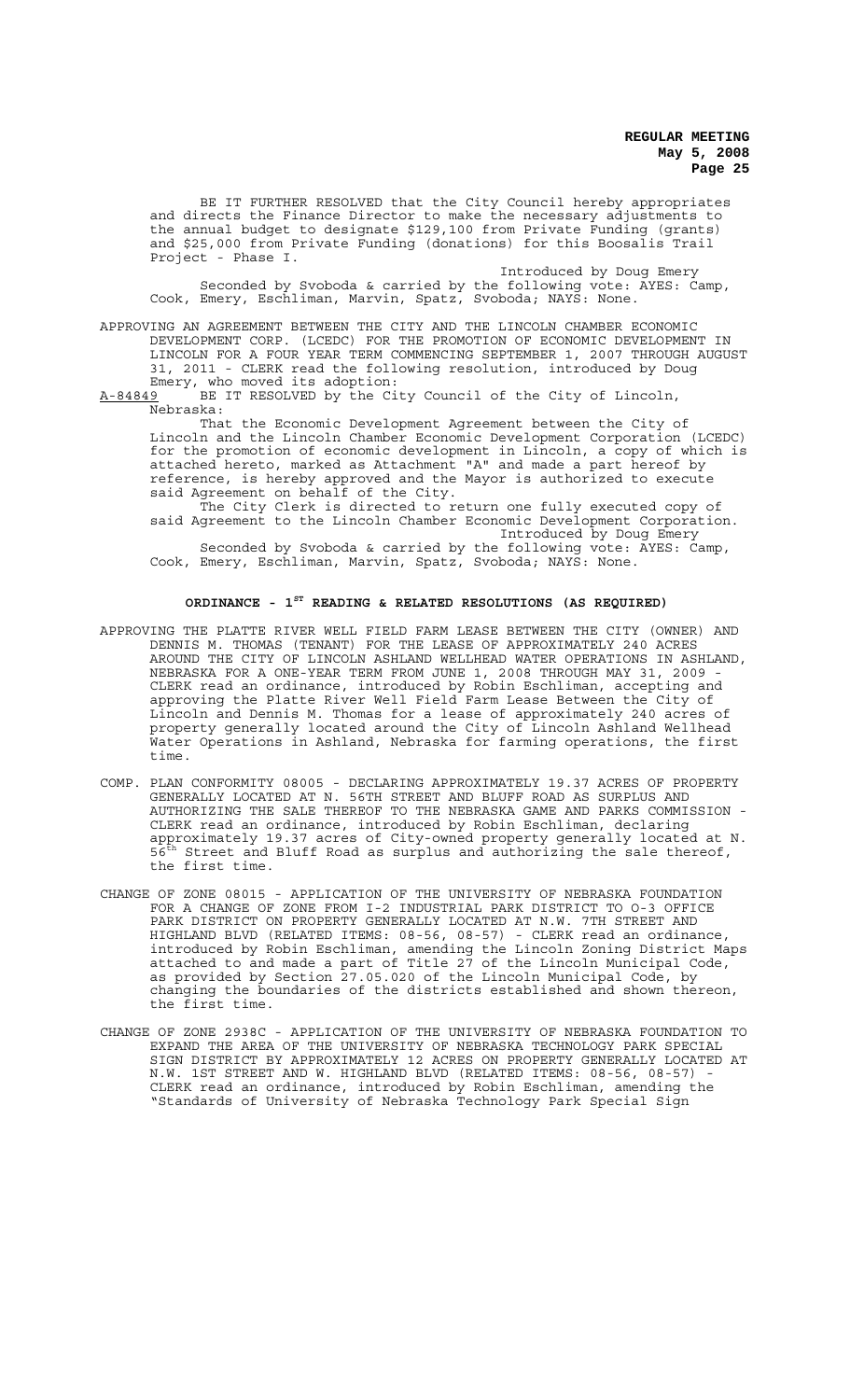District" originally adopted by Ordinance No. 16901 passed by the City Council on December 4, 1995, designating the University of Nebraska Technology Park as a special sign district, and subsequently amended by Ordinance No. 17504 on May 10, 1999 and Ordinance No. 18936 on June 11, 2007, to expand the area of the University of Nebraska Technology Park Special Sign District to include approximately 12 acres of property generally located at N.W. 1<sup>st</sup> Street and W. Highland Boulevard and legally described as: Lot 78 I.T., in the North Half of Section 10, Township 10 North, Range 6 East of the 6<sup>th</sup> P.M., Lincoln, Lancaster County, Nebraska, the first time.

# **ORDINANCES - 3RD READING & RELATED RESOLUTIONS (as required)**

CREATING AND ORDERING CONSTRUCTED SEWER DISTRICT NO. 1183 FOR AN 8-INCH DIAMETER SANITARY SEWER ALONG THE SOUTH SIDE OF L STREET FROM CHRISTENSEN COURT TO THE EAST APPROXIMATELY 170 FEET AND ASSESSING THE COST THEREOF AGAINST THE BENEFITTED PROPERTIES - CLERK read an ordinance, introduced by Jonathan Cook, creating Sewer District No. 1183, designating the real estate to be benefitted, providing for assessment of the costs of the improvements constructed therein, providing for the acquisition of easements and additional right-of-way, if necessary, and repealing all ordinances or parts of ordinances in conflict herewith, the third time.

COOK Moved to pass the ordinance as read. Seconded by Svoboda & carried by the following vote: AYES: Camp, Cook, Emery, Eschliman, Marvin, Spatz, Svoboda; NAYS: None. The ordinance, being numbered **#19076**, is recorded in Ordinance Book #26, Page

REPEALING ORDINANCE NO. 18907 CREATING ALLEY RE-PAVING DISTRICT NO. 48, IN THE EAST/WEST ALLEY, BETWEEN 17TH TO 18TH STREETS, O TO P STREETS DUE TO THE LACK OF MAJORITY PETITION - CLERK read an ordinance, introduced by Jonathan Cook, re-pealing Ordinance No. 18907 which created Alley Repaving District No. 48, which Alley Re-paving District included all that

portion of Kinney's "O" Street Addition, Block 30, Lot 01 South 71 feet, Lots 2 through 18 all in the Southwest Quarter of the South one half of Section 24, Township 10, Range 6 East of the Sixth Principle Meridian, in the City of Lincoln, Lancaster, County, Nebraska describing the benefitted property and providing for the payment of the cost thereof, the third time.

COOK Moved to pass the ordinance as read.

Seconded by Svoboda & carried by the following vote: AYES: Camp, Cook, Emery, Eschliman, Marvin, Spatz, Svoboda; NAYS: None. The ordinance, being numbered **#19077**, is recorded in Ordinance Book #26, Page

MISCELLANEOUS 05004 - APPLICATION OF CHRIST LUTHERAN CHURCH TO VACATE PORTIONS OF WOODS BROTHERS BRYAN SUMNER ACRES AND ADJACENT PUBLIC RIGHT-OF-WAY, GENERALLY LOCATED AT 43RD AND SUMNER STREETS - CLERK read an ordinance, introduced by Jonathan Cook, vacating portions of Woods Brothers Bryan Sumner Acres Addition and vacating the remaining portion of S. 43 $^{rd}$ Street generally located at S.  $43^{\frac{3}{10}}$  and Sumner Streets, Lincoln, Lancaster County, Nebraska, and retaining title thereto in the City of Lincoln, Nebraska, the third time.

COOK Moved to pass the ordinance as read.

Seconded by Svoboda & carried by the following vote: AYES: Camp, Cook, Emery, Eschliman, Spatz, Svoboda; NAYS: None; ABSTAIN: Marvin. The ordinance, being numbered **#19078**, is recorded in Ordinance Book #26, Page

CHANGE OF ZONE 08012HP - APPLICATION OF NEBRASKA STATE HISTORICAL SOCIETY FOUNDATION TO DESIGNATE THE LEWIS-SYFORD HOUSE AT 700 NORTH 16TH STREET AS A HISTORIC LANDMARK - CLERK read an ordinance, introduced by Jonathan Cook, amending the City of Lincoln District Map attached to and made a part of Title 27 of the Lincoln Municipal code by designating certain property as a Landmark, the third time.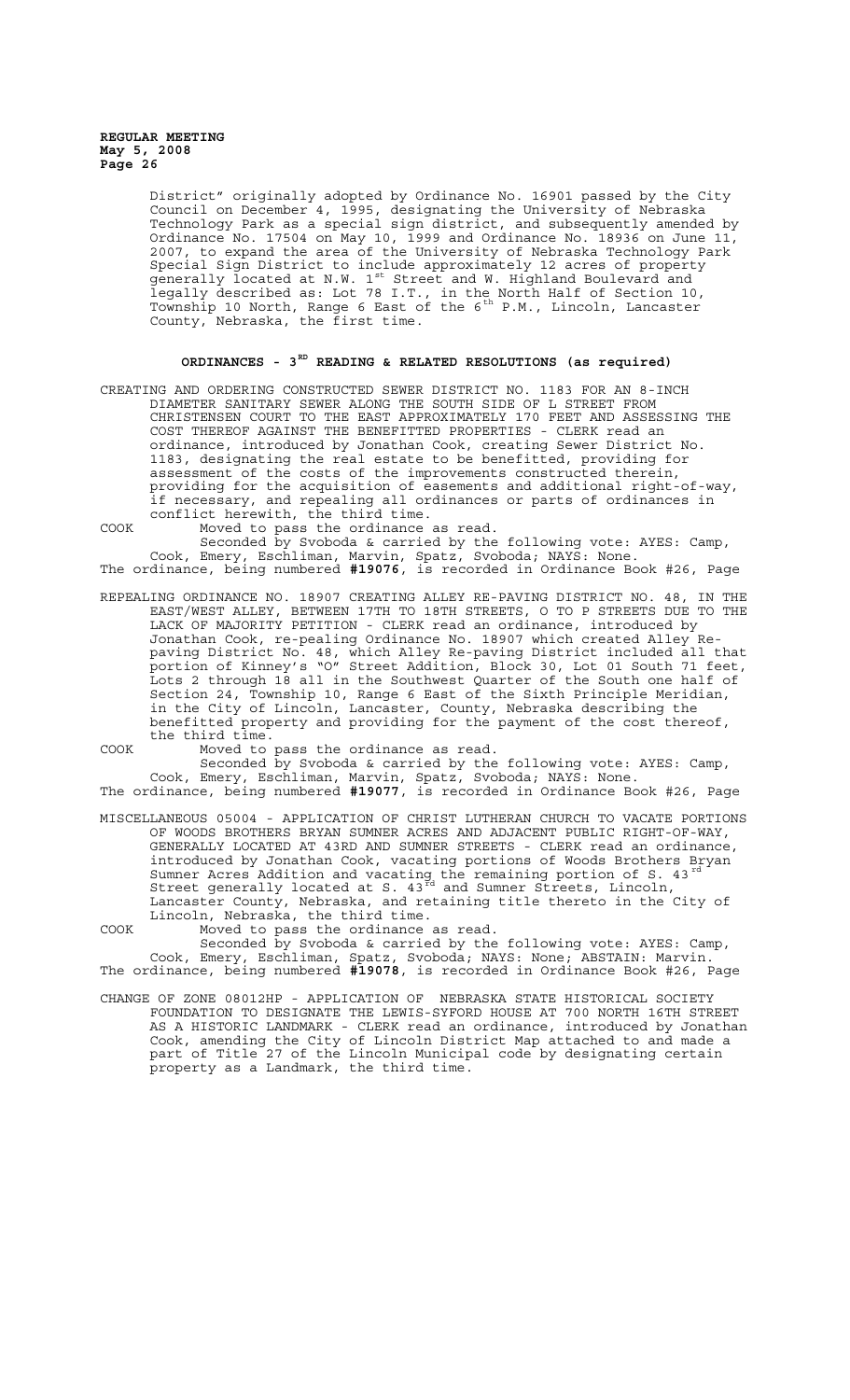| COOK |  | Moved to pass the ordinance as read.                                          |  |  |  |  |
|------|--|-------------------------------------------------------------------------------|--|--|--|--|
|      |  | Seconded by Svoboda & carried by the following vote: AYES: Camp,              |  |  |  |  |
|      |  | Cook, Emery, Eschliman, Marvin, Spatz, Svoboda; NAYS: None.                   |  |  |  |  |
|      |  | The ordinance, being numbered #19079, is recorded in Ordinance Book #26, Page |  |  |  |  |

CHANGE OF ZONE 08013HP - APPLICATION OF SIGMA CHI BUILDING ASSOCIATION TO DESIGNATE THE SIGMA CHI FRATERNITY HOUSE AT 1510 VINE STREET AS A HISTORIC LANDMARK - CLERK read an ordinance, introduced by Jonathan Cook, amending the City of Lincoln District Map attached to and made a part of Title 27 of the Lincoln Municipal Code by designating certain property as a Landmark, the third time. COOK Moved to pass the ordinance as read.

Seconded by Svoboda & carried by the following vote: AYES: Camp, Cook, Emery, Eschliman, Marvin, Spatz, Svoboda; NAYS: None. The ordinance, being numbered **#19080**, is recorded in Ordinance Book #26, Page

CHANGE OF ZONE 08014HP - APPLICATION OF NEBRASKA ALPHA ALUMNI ASSOCIATION TO DESIGNATE THE PHI KAPPA PSI FRATERNITY HOUSE AT 1548 S STREET AS A HISTORIC LANDMARK - CLERK read an ordinance, introduced by Jonathan Cook, amending the City of Lincoln District Map attached to and made a part of Title 27 of the Lincoln Municipal Code by designating certain property as a Landmark, the third time.

COOK Moved to pass the ordinance as read. Seconded by Svoboda & carried by the following vote: AYES: Camp, Cook, Emery, Eschliman, Marvin, Spatz, Svoboda; NAYS: None. The ordinance, being numbered **#19081**, is recorded in Ordinance Book #26, Page

CHANGE OF ZONE 2751B - APPLICATION OF SFI PARTNERSHIP TO AMEND THE SIGN REGULATIONS FOR THE COMMERCIAL PORTION OF VAN DORN ACRES PLANNED UNIT DEVELOPMENT TO ALLOW AN ADDITIONAL GROUND SIGN AND A FREE-STANDING MENU BOARD ON PROPERTY GENERALLY LOCATED AT S. 84TH STREET AND VAN DORN STREET - CLERK read an ordinance, introduced by Jonathan Cook, amending the development plan for the Van Dorn Acres Planned Unit Development to amend the sign regulations for the commercial portion of the R-3 PUD to allow an additional ground sign, to reduce the minimum frontage requirement for a ground sign from 300 feet to 245 feet, and to allow

menu boards in the R-3 Residential District, on property generally located at S. 84<sup>th</sup> Street and Van Dorn Street, the third time. COOK Moved to pass the ordinance as read. Seconded by Svoboda & carried by the following vote: AYES: Camp,

Cook, Emery, Eschliman, Marvin, Spatz, Svoboda; NAYS: None. The ordinance, being numbered **#19082**, is recorded in Ordinance Book #26, Page

CHANGE OF ZONE 08010 - APPLICATION OF HUB HALL REAL ESTATE FOR A CHANGE OF ZONE FROM R-3 RESIDENTIAL DISTRICT TO B-2 PLANNED NEIGHBORHOOD BUSINESS DISTRICT PUD TO DEVELOP UP TO 70,000 SQUARE FEET OF COMMERCIAL FLOOR AREA ON PROPERTY GENERALLY LOCATED AT N.W. 48TH STREET AND W. HOLDREGE STREET - PRIOR to reading:<br>SVOBODA Moved to amend Bill

SVOBODA Moved to amend Bill No. 08-50 as follows:

1. On page 6, line 17, delete "N.W.  $48^{\text{th}}$  St." 2. On page 7, line 19, delete the word "REMOVE", and insert the following in lieu thereof: "Show a 250 Foot - Turn lane to serve". Seconded by Camp & carried by the following vote: AYES: Camp,

Cook, Emery, Eschliman, Spatz, Svoboda; NAYS: Marvin. CLERK Read an ordinance, introduced by Jonathan Cook, amending the Lincoln Zoning District Maps attached to and made a part of Title 27 of the Lincoln Municipal Code, as provided by Section 27.05.020 of the Lincoln Municipal Code, by changing the boundaries of the districts established and shown thereon, the third time.

COOK Moved to pass the ordinance as amended.

Seconded by Svoboda & carried by the following vote: AYES: Camp, Cook, Emery, Eschliman, Marvin, Spatz, Svoboda; NAYS: None. The ordinance, being numbered **#19083**, is recorded in Ordinance Book #26, Page